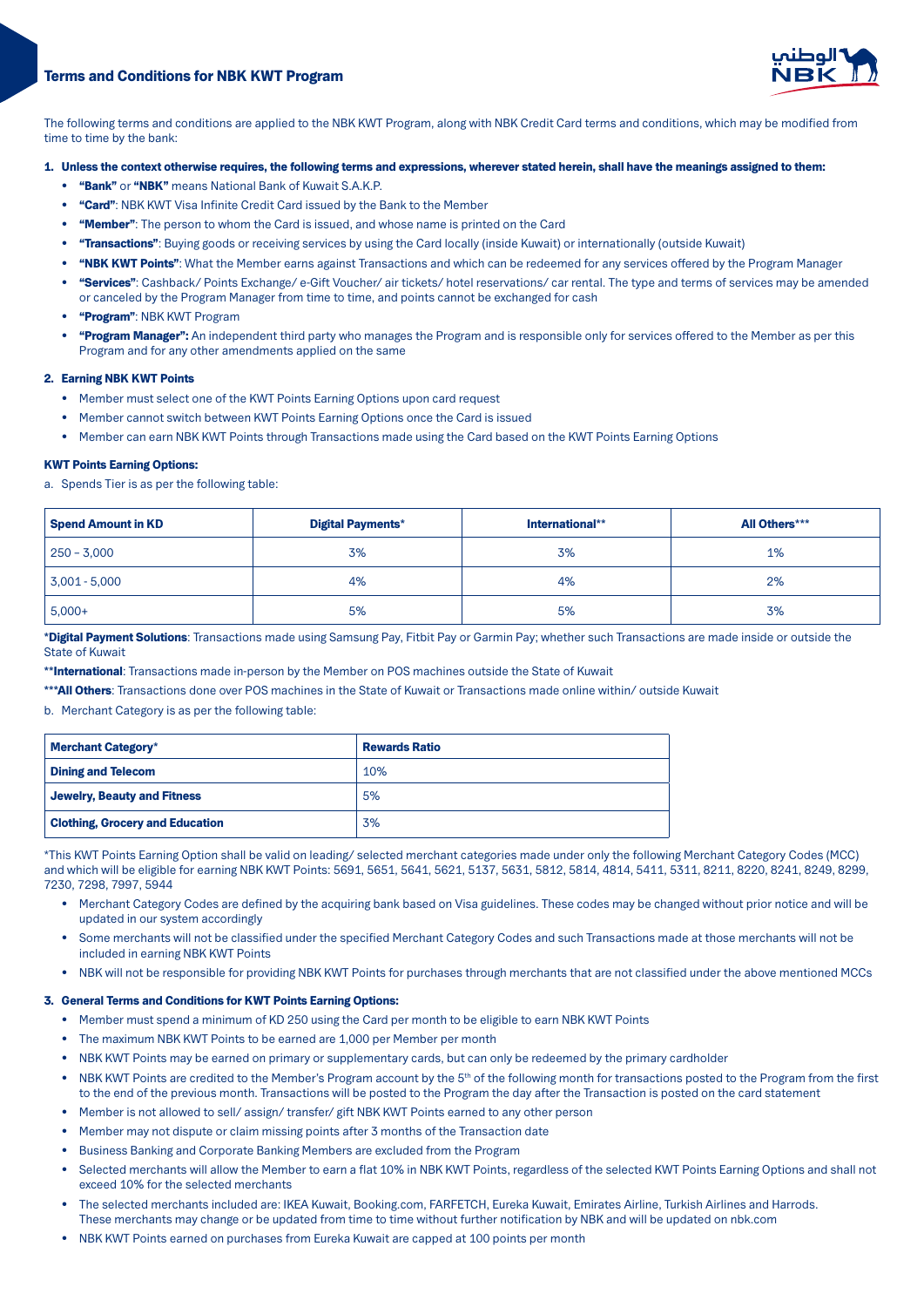

## The following Transactions shall not be applicable for earning NBK KWT Points and are not included in the minimum spend threshold of KD 250:

- Cash withdrawal, any card fees, transfer of balance
- Operations carried out through the following business categories:
	- 4829: Money orders bank transfers
	- 6012: Financial institutions
	- 6051: Non-financial institutions foreign exchange and money orders (not wire transfer) and traveler's checks
	- 6211: Security brokers/dealers
	- 7995: Transactions that contradict with public policy and the laws stipulated in the State of Kuwait
	- Transactions related to trading in crypto currencies will be excluded from earning

# 4. NBK KWT Points Redemption

Redemption may be done by logging in to NBK Mobile or Online Banking with the following options:

#### Cashback

- 1 NBK KWT Point is equivalent to KD 1 cashback
- The minimum value of cashback that can be redeemed is KD 20. There is no limit to number of cashback redemptions
- NBK KWT Points redeemed for cashback will be credited to the credit card within 2 business days to the card selected by the Member

#### **Points Exchange**

• Members may exchange their NBK KWT Points with participating airline or retail rewards programs as follows:

| <b>Partner Rewards Programs</b> | <b>Value For Redemption</b> | <b>NBK KWT Points Equivalent</b> |
|---------------------------------|-----------------------------|----------------------------------|
| <b>Emirates Skywards</b>        | 1,000 Skywards Miles        | 8 NBK KWT Points                 |
| <b>Etihad Guest Miles</b>       | 1.000 Guest Miles           | 7 NBK KWT Points                 |
| <b>Qatar Airways Qmiles</b>     | 1.000 Omiles                | <b>6 NBK KWT Points</b>          |
| British Airways Avios           | $1.000$ Avios               | 6 NBK KWT Points                 |
| <b>Shukran</b>                  | 1.000 Points                | 6 NBK KWT Points                 |

• NBK KWT Points that are exchanged with other third party partner programs will be credited within 14 days to the airline loyalty or retail rewards account

- Member must enter a valid membership number with the name identical to his/her corresponding loyalty membership for the participating partners
- Member acknowledges and approves to share data related to Emirates Skywards and other partner programs in case of points exchange request
- There will be no refund of Skywards Miles or any other participating airlines or program partners once they have been credited to the relevant account
- Member may not claim credits resulting from inaccurate or erroneous information provided to the Bank by the Member

#### **Travel Related Booking**

- Member may redeem NBK KWT Points for travel bookings across 800 airlines, 150,000 hotels and car rental companies through the service provider Q'go
- Member will receive a booking confirmation on the registered email provided during the booking by the third party provider
- Member shall be solely responsible for any changes or cancellations made to bookings
- If you face any issues with your travel booking or require any amendments to your booking, you can contact NBK Call Center 24/7 directly at 1801801 and select option 7 to direct you to Q'go, or you can connect with Q'go through WhatsApp: +965 9771 2790 or email at miles@Qgoonline.com

#### e-Vouchers

- Member can redeem NBK KWT Points for e-Vouchers across selected participating partners
- Redemption and validity of the voucher is subject to the terms and conditions of the partner
- Members will receive the e-Voucher to the email address registered with the Bank within 5 days
- Unused or canceled e-Vouchers cannot be reclaimed or refunded

# **Additional Benefits**

# 5. "Buy 1 Get 1 Free" Offers

• Buy 1 Get 1 Free offers are valid for a limited time only